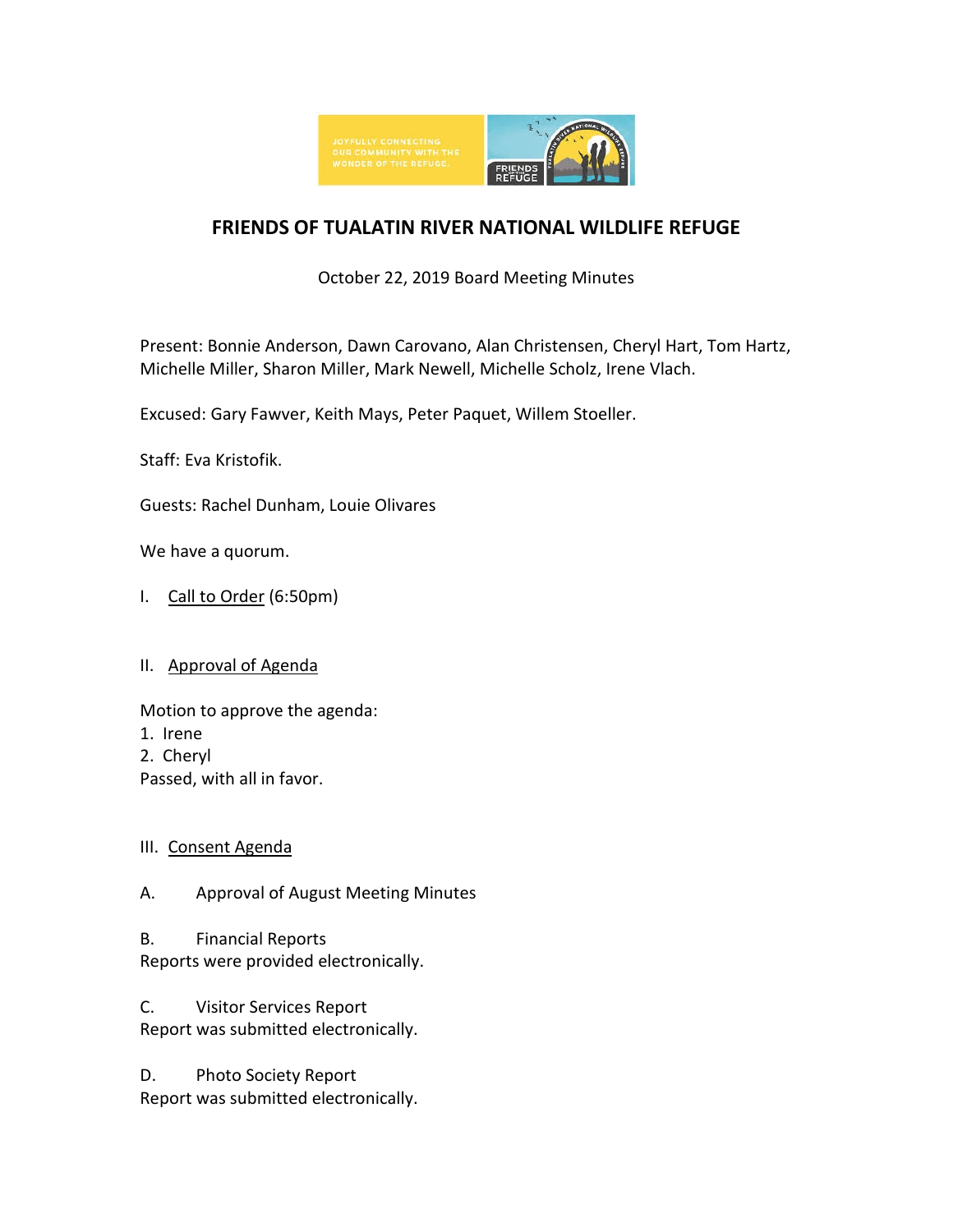#### E. Restoration Report

Report was submitted electronically.

Nathan's leave will be extended by 6 months. Natalie Balkam has accepted the position of Habitat Restoration Specialist for the next six months, the duration for which the position is funded.

F. Membership Committee Report Report was provided electronically.

Motion to approve the Consent Agenda: 1. Cheryl 2. Bonnie Passed, with all in favor.

- IV. New Business
- A. Vote on Executive Committee Slate Michelle Miller, President-Elect Willem Stoeller, Treasurer Irene Vlach, Secretary

Discussion: should we not also elect the President for the current fiscal year and the Past President?

Motion to approve the amended slate, including all three Presidents: Elect, Current (Alan Christensen), and Past (Mark Newell):

1. Cheryl 2. Tom Passed. Recused: Alan, Mark, Michelle, Irene.

Anybody interested in becoming an Officer in the next fiscal year should contact the President, or the Nominating Committee, or any current board member.

B. Eva: Refuge Update: Safety Audit findings that apply to FOR Staff, Refuge Annual Work Plan Update, SOW Update

Regional safety audit: Friends employees are considered as contractors, and therefore are not covered by USFWS insurance when they drive a government vehicle. However, volunteers of the Friends are covered.

Bonnie researched options for car insurance for Borrowed Automobile Coverage. Our current policy would cover damages and liability to the victim, including medical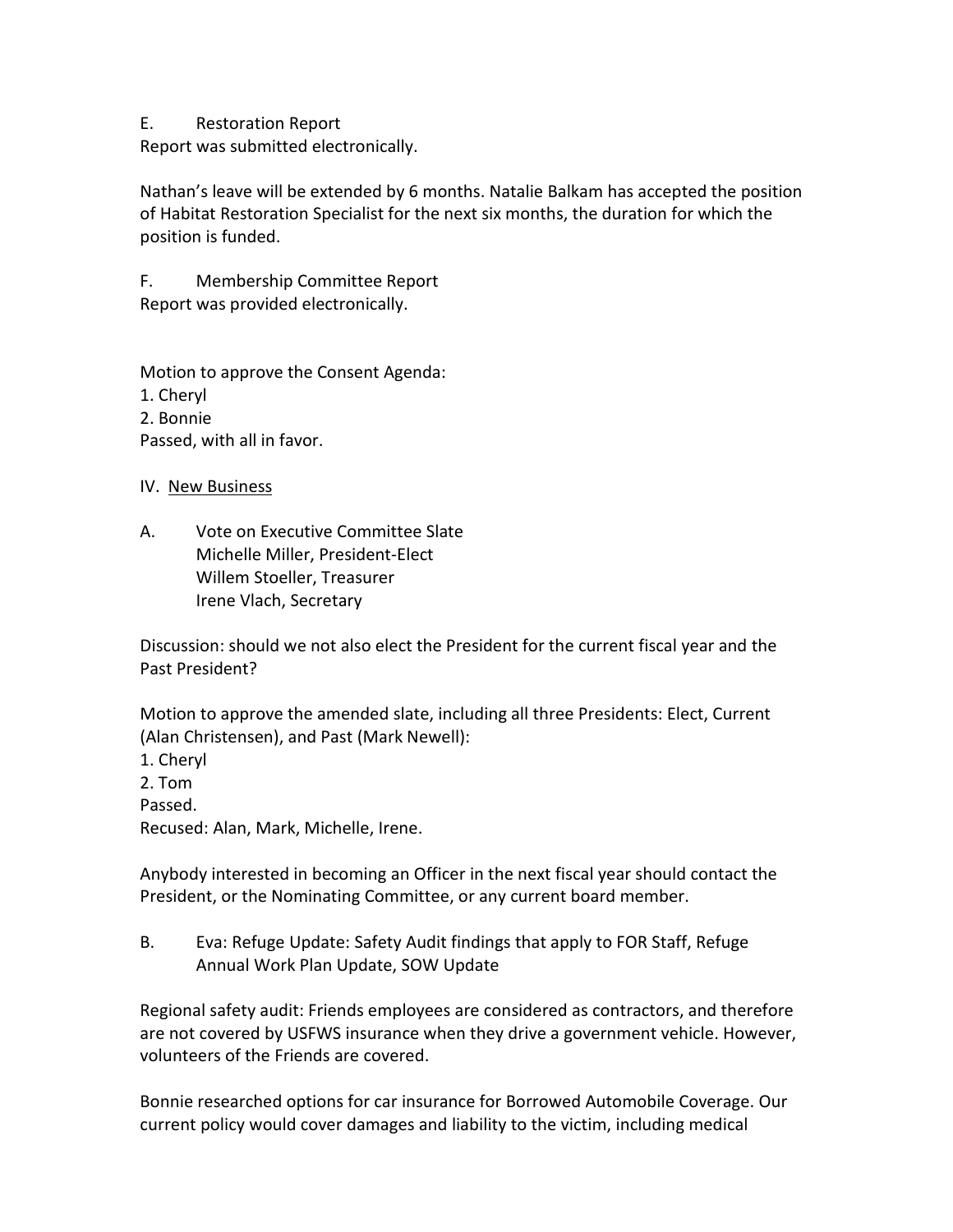expenses. We are liable for damage staff does to government property. She is expecting quotes by end of the week. Currently staff is not allowed to drive government vehicles.

Eva reported that the audit was positive for all other issues. She noted that the bunkhouse is not covered by USFWS insurance either. FOR staff cannot live in the bunkhouse free of charge.

Annual work plan: Eva is currently working on it. Scope of work: the staff are working with the regional office, specifically with Kim's supervisor, Brett, Chief of Visitor Services & Planning.

The FWS is working to address the questions posed by the Friends in the SOW (Statement of Work) for the Visitor Services Program Financial Aid Agreement. The next step will be to have the Friends form a subcommittee to work with Larry and Eva on the SOW. In the meanwhile, the Financial Agreement currently in place will cover us. They will get back to us in early 2020. Our questions challenged the Regional staff. They now are cognizant of the fact that we cannot sign a document submitted at the last moment.

C. Todd will be at the November meeting.

Bonnie reported that Eric Sage has accepted our offer to become the new Environmental Education Coordinator. Eric has been a naturalist volunteer with the Refuge since 2017 and comes with a well-rounded background in environmental education. Eric's first day will be November 12th. Eric will report to Todd McKinney (USFWS) and Tom Hartz (FOR). Eric was one of the 46 nation-wide applicants for the position.

USFWS received funding to expand parking to accommodate an additional 25-35 cars at TRNWR. Todd is working with Alex, in the Regional office.

D. Bonnie: Upcoming Planting Event Details, Nov. 2 Cultural Awareness; Nov. 9 Familly Planting Day; Feb. 8: First Planting at Wapato Lake (invite CTRG to participate with Friends)

We have a flyer inviting the public to participate in the November 2 planting at 1P. We are looking for representatives from the indigenous community to participate in the planting. We will have 5,000 plants to be planted between Nov. 2 and Nov. 9. Ash Creek will plant any remaining plants.

We can welcome a maximum 60 volunteers. The planting will take place between 10am and 2pm.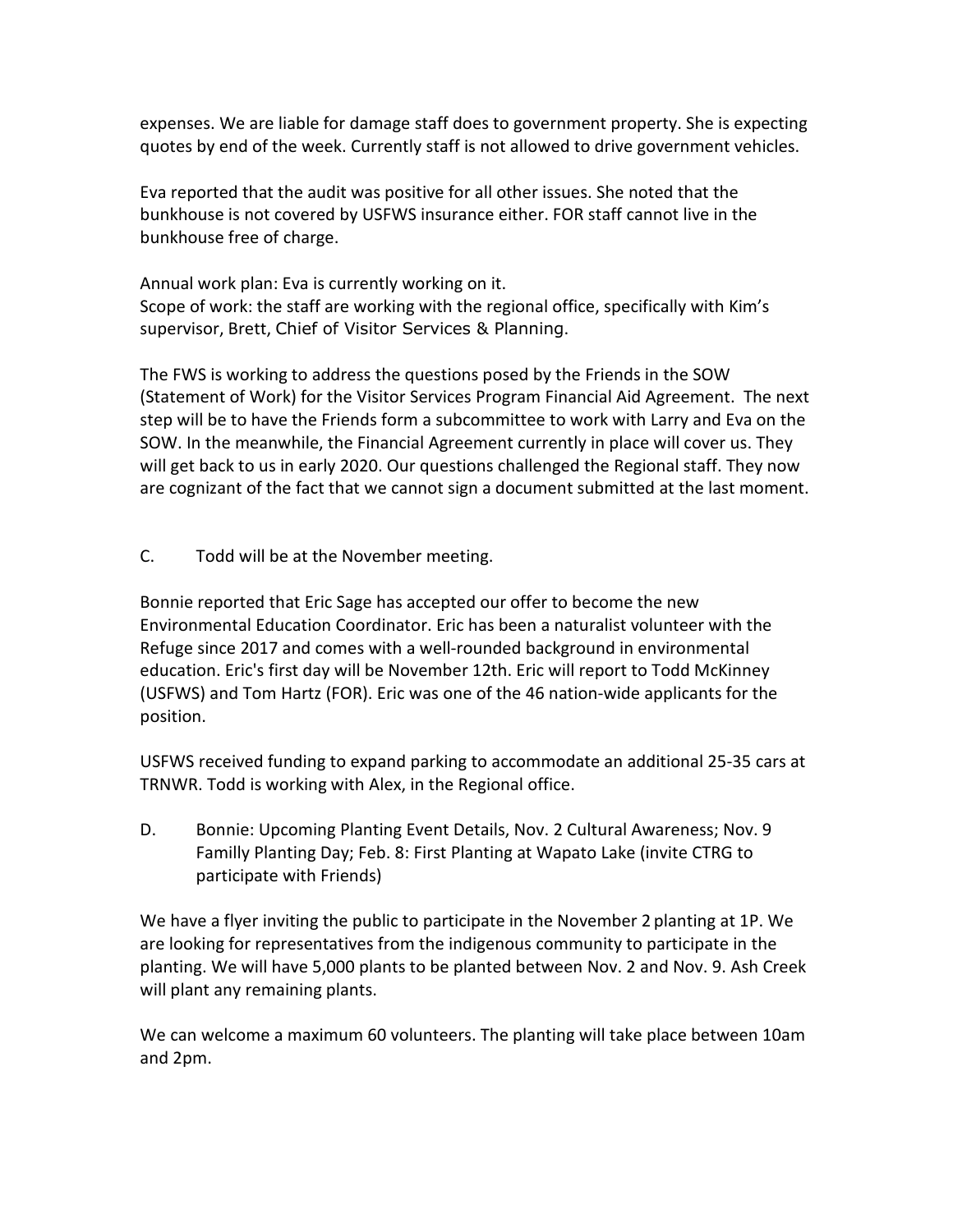November 9 will be an opportunity for families to participate in the planting. We will have children's activities in the Visitor Center. FOR will have full control over this day.

The first restoration planting at Wapato Lake NWR will take place on February 8th. Bonnie is working to pull the Friends (Board & Members) and the Confederated Tribes of Grand Ronde (Tribal Council and Members) together to highlight the cultural and conservation significance of this event.

E. Alan: DEI training Nov. 5 from 1-5PM or Nov. 23, 9AM-1PM

The goal of the training is to build a culture within the Board to make it welcoming to a diversity of people. Larry committed to finding additional funding for more sessions.

Invitations to attend the training were extended to Louie and Rachel.

F. Bonnie: Friends office update; OR Payroll Law, Revising HR Handbook in Mid-November

Andrew and Bonnie met with potential funders of our restoration efforts: Metro, PGE, Columbia Bank, among others. Eva and Bonnie will visit Building Bridges, a Moslem Education and Trust Building program.

Michelle M: can we advocate for the Metro Bond measure on the November ballot? We would benefit if this measure passes because Metro purchases land within the Refuge Complex boundaries, and Chehalem Ridge. We were reminded that lobbying is not allowed on public lands.

Alan is assisting Curt and Bonnie in preparation of a grant request for about \$150,000 from the Oregon Watershed Enhancement Board (OWEB) for the Chicken Creek restoration.

Bonnie will be going to a workshop on payroll laws. Among others, the topics will cover retirement and health care benefits. All our current employees are exempt, meaning they all are paid an hourly wage. Our budget allows for overtime pay.

HR handbook: Sharon, Bonnie and Alan form the HR committee. They will update the handbook after the workshop. Contact Bonnie if you are interested in joining the committee.

## G. Unfinished Business

Advisory Committee: Cheryl reminded us that the Advisory Committee was set up when the Friends Partnership Agreement forbid us from having UDFWS staff on the Board. It